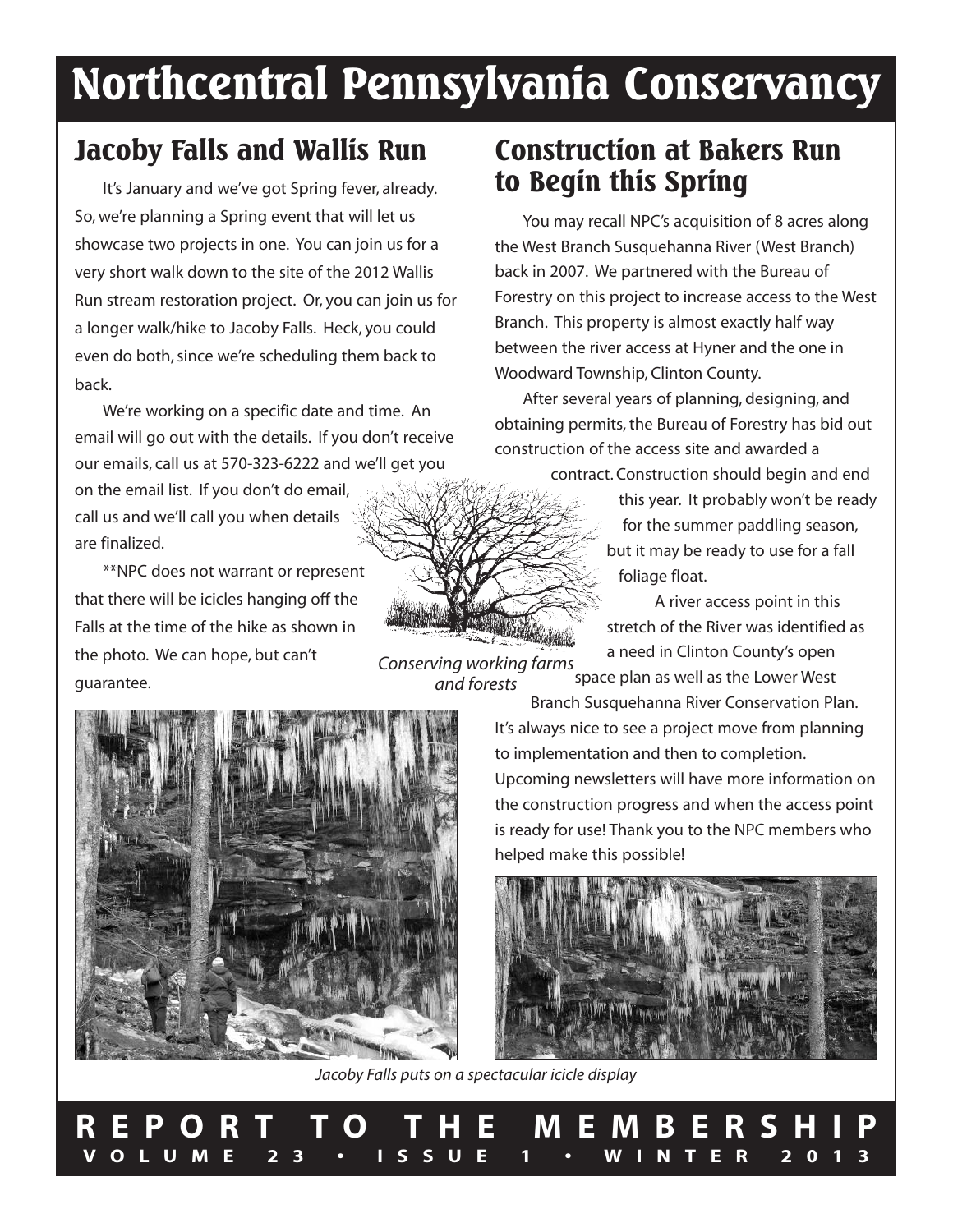# **Regional Dinners Highlight Conservation Easement Inspections and Peregrine Falcon Banding**

Everyone who attended the fall regional dinners in Morris Run (Tioga County) and Lock Haven (Clinton County) shared good food, camaraderie and information. We hope you enjoyed the events as much as we did.

Thank you to Wayne Laubscher for providing information about the Peregrine project he has been involved with. It was a very interesting program and we were fortunate to have some other birders involved in the project in the audience that evening.



*The peregrine falcon was listed on Pennsylvania's first endangered species list, developed in 1978.Today peregrines remain a state endangered species.The U.S. Fish & Wildlife Service, however, has removed the bird from the federal endangered and threatened species lists.There are currently more than 1,700 breeding pairs in the United States and Canada. Pennsylvania's breeding base of peregrines comprises about a dozen pairs.*

# **2012 YEAR END APPEAL**

### **Thank you to everyone who donated to the 2012 Year End Appeal! We always appreciate the extra donations our members make, and the notes so many of you include with your donation.**

Donna Amer-Poust Dennis & Linda Ault Peggy A. Ault Steve & Beth Bason Dale Blouch James W. & Cynthia Mengel Bower Daniel Brennan Gerald Bride Alfred W. Buck Dr.John & Jean Burks Russell E. & Linda M. Campbell Reneé Carey Richard & Grace Carey James D. & Maria C. Casale Dr. Robert & Loretta Coltrane R. Lowell Coolidge Mary Cosgrove Michael & Mary Ditchfield Kevin Drewencki George & Shirley Durrwachter Larry & Maggie Emery Dave & Lisa Engle Rebecca Ferguson

Anthony C. Ferraro Dr.Werner & Anna Martha Fetter Joanne Fisher Michael R. & Teri H. Fisher Bernette & George Fitzgerald Veryl & Linda Frye Dr. & Mrs. Daniel R. Gandy David K.Gilpin Joan C.Gingrich Gary Glick Timothy & Deborah Greene Charles & Gloria Greevy Bonita E.Hannis Gary & Susan Harris Robert & Margaret Hershey Toner & Kathy Hollick Donald G.Holtzman Ronald Johnson William & Sarmite Judson Mr. & Mrs. Seth Keller Dr. Lester G. Kleckner Frances Kuntz Leo Lambert

Wayne Laubscher Mel & Susan Lewis Herman & Molly Logue Dr.Donald R. Lundy Jr. Charles & Hallie Luppert MAS Printing Honorable Roger A. Madigan Lewis A. & Myla Magent Gilbert L. Maton Robert W. & Barbara McCullough, III Max Mitchell Mr. & Mrs. Charles Moore Terry & Dorian Myers Nancy Paulhamus Dick Penfield John Jr. & Charlotte Person Dr.John & Margaret Piper Mr. & Mrs. Charles M. Plankenhorn Mr. & Mrs. Chester Pribble Joseph H. Radley Honorable Thomas C. Raup James & Cheryl Redmond Patricia A. Reeder

Ed & Tink Reish Phyllis M. Ridge Dennis & Patricia Ringling Ms. Ruth Rode Harold D. Sausser Blair & Alice Schuster Charles & Helen Schwarz Wayne H. & Carol Scott Sr. Sam Shaheen Leo & Jennifer Shedden Mark Shuman Stephen & Christine Sleboda Alvin L. Snowiss David Tregea Rich & Alice Trowbridge Chalmer Van Horn Rev. & Mrs. Larry Waltz Mr. & Mrs. Harry E. Webster III Jason & Chandra Weigle Thelma White Mr. & Mrs.H.W.Wieder Dorothy Yannaccone Andrea Young

Names listed above provided donations received through 12/31/2012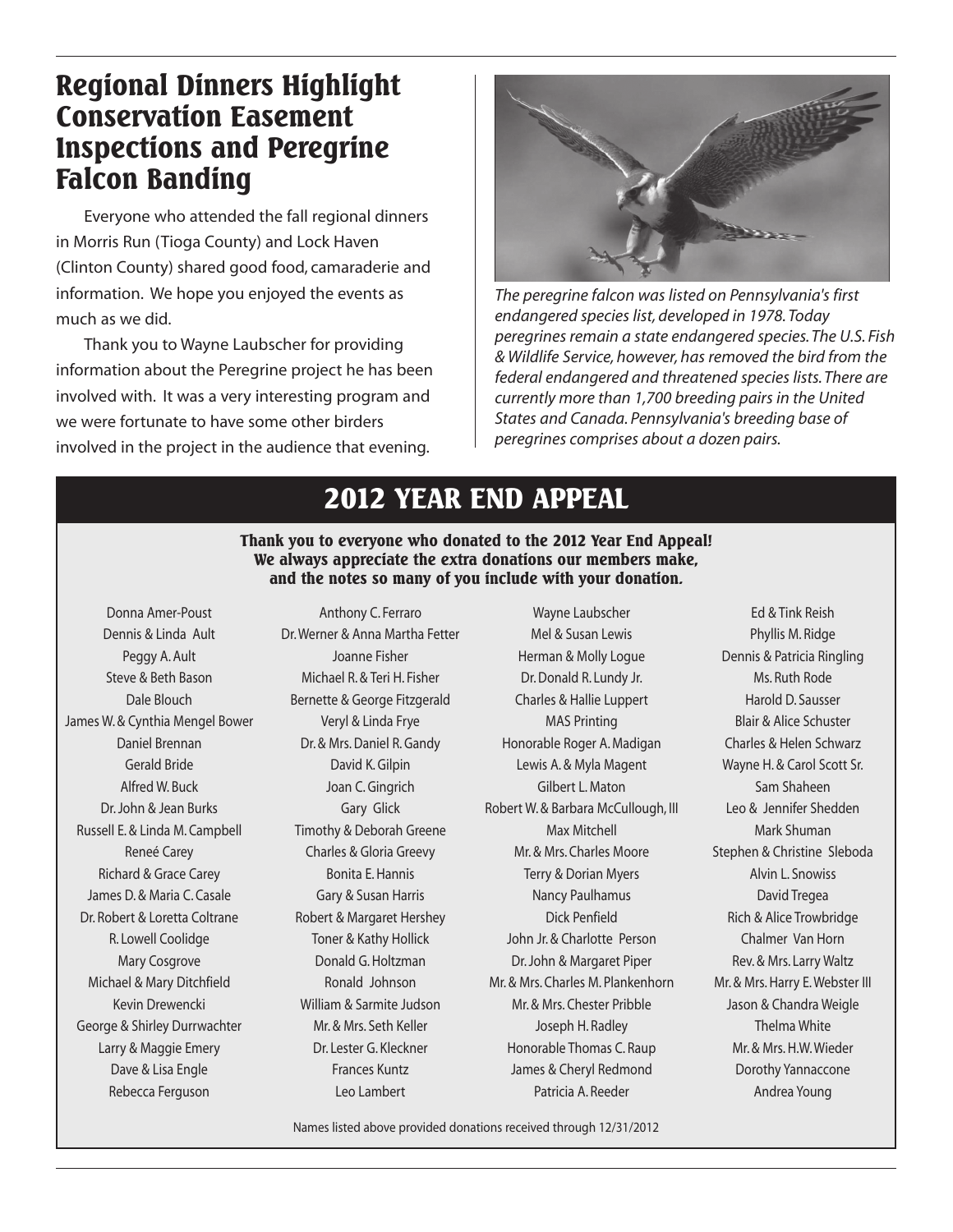# **MEMBERSHIP ACTIVITY • October 1, 2012 to December 31, 2012**

# **CORPORATE MEMBERS**

Many thanks to our corporate members for their support of NPC's mission. Please take note of those businesses which have shown they care about the future of our communities with their corporate memberships and show them YOUR support.

> Bastian Tire & Auto Centers Irion Lumber Company Lycoming County Conservation District

# **GENERAL MEMBERS**

**BOBCAT (\$1,000-\$4,999)**

Tom Corbett Alan Viani & Jane Morgenstern Jerry & Joy Walls

#### **BLACK BEAR (\$500-\$999)**

Nancy Bower Charles & Jane Darrow Dr. Kim Herrman Mel & Susan Lewis Adrienne Noelk Rich & Beth Schluter

#### **WHITE-TAILED DEER (\$250-\$499)**

Malcolm Barlow Thomas & Laurie Burkholder Blair & Mary Carbaugh David & Sally Craig Dr.Werner & Anna Martha Fetter Michael R. & Teri H. Fisher Russ Kimura & Denise Hamby Laurence F. Miller Mr. & Mrs. Henry Perciballi Ms. Ruth Rode George & Mary Ellen Rodgers Bob & Becky Stoudt & Family Dan & Linda Wolfe

### **BLACK CHERRY (\$100-\$249)**

Carl & Marti Barlett Larry R. Bason,VMD James W. & Cynthia Mengel Bower Dr. & Mrs. Michael W. Bowser

#### **BLACK CHERRY (Continued)**

Bruce & Betty Buckle Stephen & Stephanie Budman Dr. & Mrs. Robert Burns Ron Butler Len & Jean Collins Doug & Frani Doherty Nicole Faraguna Richard Fry Veryl & Linda Frye Richard Karp Rod & Sue Keller Oscar W. Knade Jr. Patricia Lane C. Fred & Judy LaVancher Robert W. & Barbara McCullough, III Candace S.Nevel & Ellice Tomlinson Virginia F.Nicholas Drs. Eberhard & Mary F. Passarge Dick Penfield James & Cheryl Redmond Dennis & Patricia Ringling Slate Run Sportsmen R. Bruce & Jeane Smay Michael & Laura J. Steele Linda Stein Albert & Judith Styrcula Robert & Jean Teufel Jim & Beth Weaver Paul O. & Patricia Wentzler Joanne Wise Dr. Mel & Gail Zimmerman

#### **RED OAK (\$50-\$99)**

Daniel Brennan Carson V. Brown II, DDS Dr. & Mrs. Bruce Burns James D. & Maria C. Casale William & Joyce Davis Leroy & Marian Fahr, Jr. Bernette & George Fitzgerald Pamela Gass & John Hamilton James Geurts Daniel Glunk & Margrit Shoemaker Jerry & Marian Haag Ken W. & Kathy A. Hakes Hardy Hansen Ken & Marcia Johnson Marc Killingstad Mr. & Mrs. Donald King Frances Kuntz Ed Lawrence & Catherine McLaughlin Charles & Fay Lindrooth Bobby Maguire John & Wendy Marshalek Suzann & Bill Parsons Nancy Paulhamus John & Lana Raymond Dixie Reber Patricia A. Reeder Phyllis Reynolds David & Louise Stone John & Leah Tewksbury James Vanderlin Co. D. Richard & Shirley Wenner Enid Yealy Chris & Pam Young Robert G. & Rose Ann Wallace

#### **SUGAR MAPLE (\$35-\$49)**

Robert & Joan Bauder James L. Berkebile Mr. & Mrs.John L. Bruch,Jr. Mr. Raymond Chernikovich Alan G. Cohick

#### **SUGAR MAPLE (Continued)**

Mary Cosgrove Dave & Lisa Engle Donovan Inch Mountain Graphics

### **WHITE PINE (\$25-\$34)**

Jon Carlson David & Carol Durrwachter Gordon Hiller Harvey Katz Leonard La Placa Bob & Pat McKernan Stash & Helene Nawrocki Bill & Mary Jo Saxe Herbert O. Stratton Susquehannock Lodge Michael & Cindye Weinhold John E. & Deborah E.Young

#### **MEMORIAL CONTRIBUTIONS**

Memorial for Bill Hosler *by Helen & Charles Schwarz*

Memorial for Barb Kilgus *by Tom & June Zimmerman*

Memorial for Ralph Strouse *by Edith Muthler*

### **GENERAL CONTRIBUTIONS**

GoodSearch Larson Design Group Mel & Susan Lewis John & Carol Wagner R. Bass & Barbara Wagner

### **HONORARIUMS**

Jesse Butterfield Paul Fornwalt John Fry Jane Hoover Gail Magin *by Sally Butterfield*

*Thank You...to all those who continue to support the work of the Northcentral Pennsylvania Conservancy*